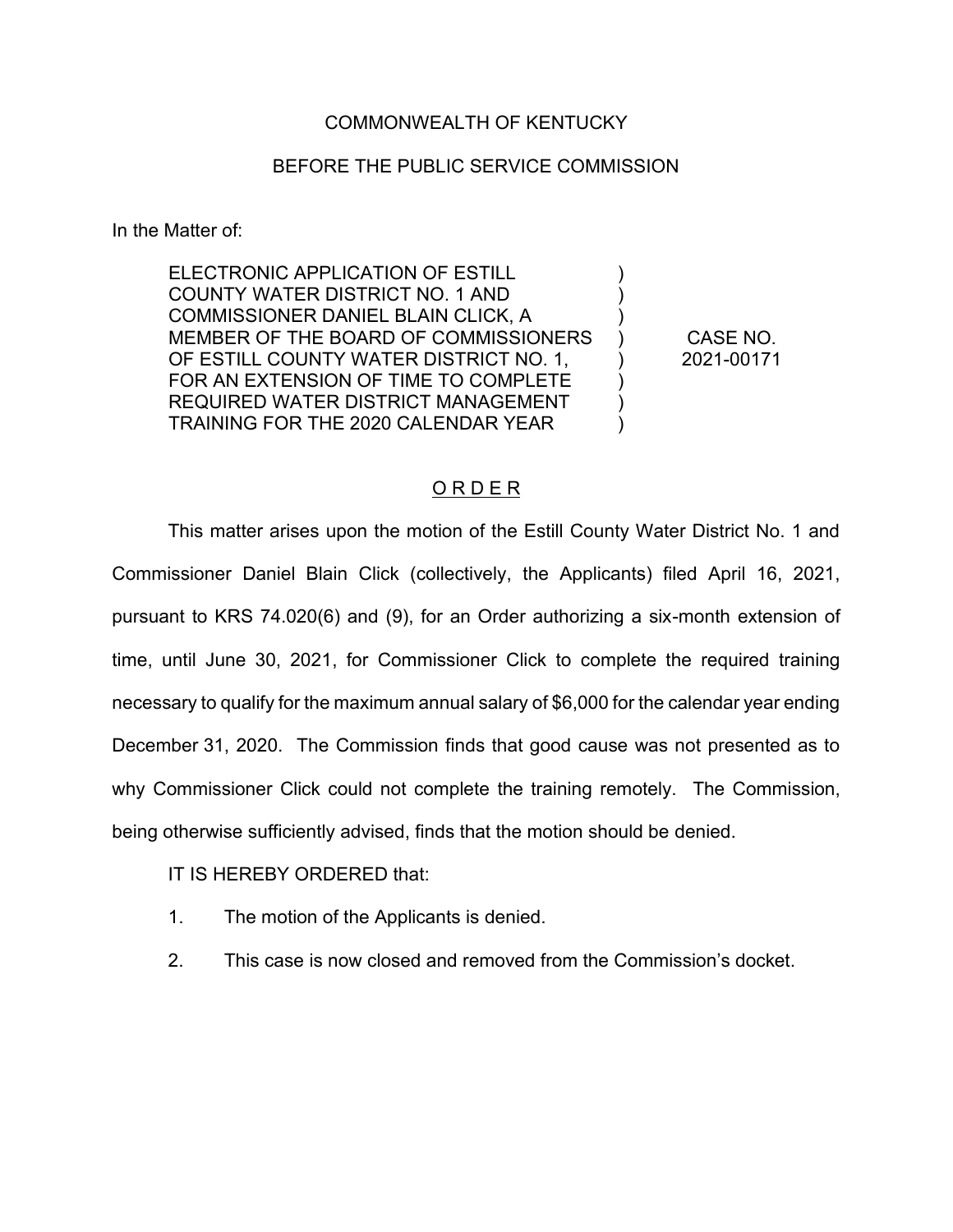By the Commission



ATTEST:

 $\frac{d}{d}\leq \frac{d}{d}$ 

Executive Director

Case No. 2021-00171